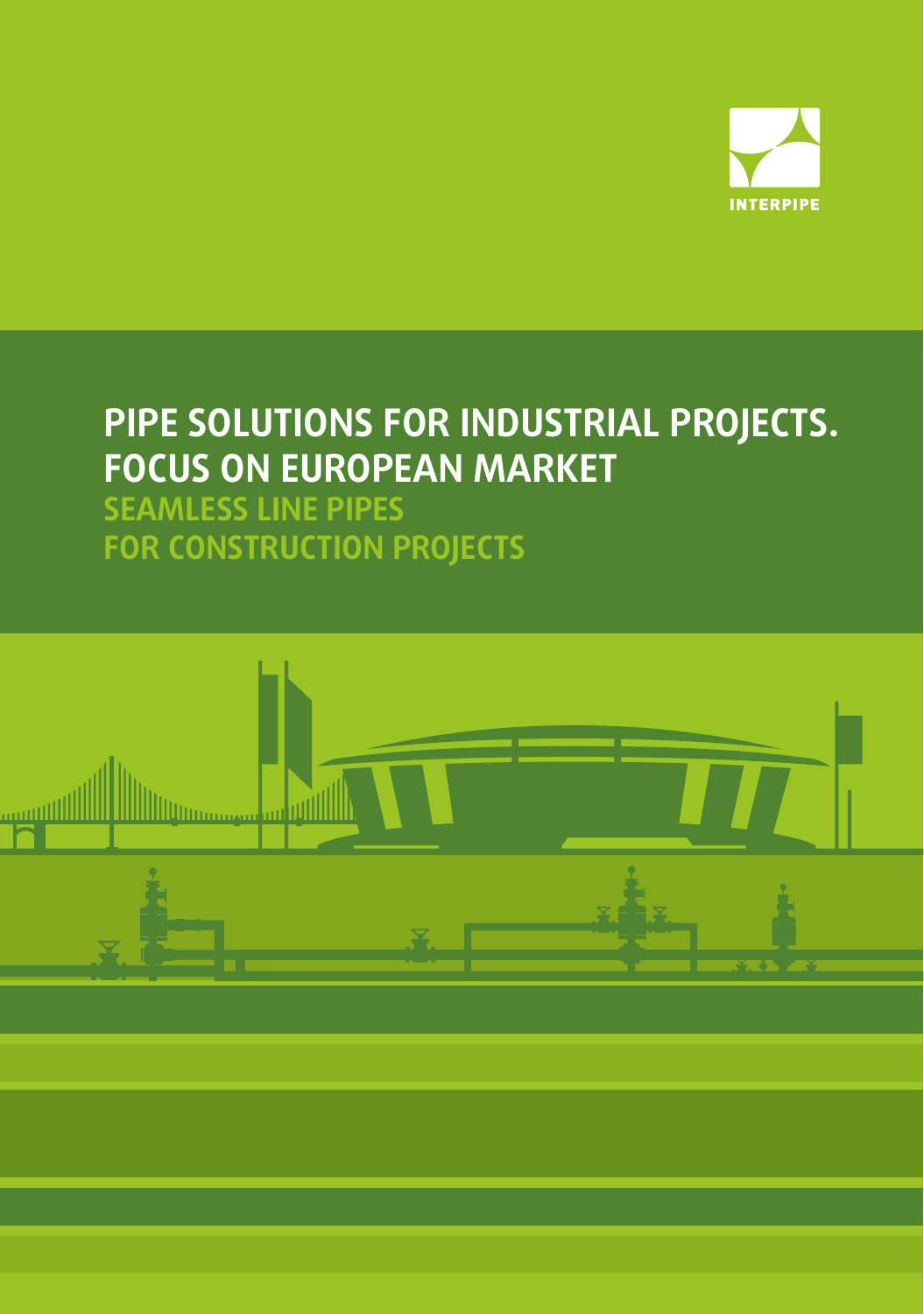# **INTERPIPE — GLOBAL STEEL PIPE PRODUCER**

Interpipe is a global producer of steel pipes for all major fields of application – oil & gas exploration and transportation, power generation, mechanical and structural use.

We supply pipe products to more than 80 countries in the world through a network of sales offices in Ukraine, Russia, Kazakhstan, Europe, the USA and the Gulf.

## **VERTICALLY INTEGRATED BUSINESS STRUCTURE**

Steel billets

Interpipe has a vertically integrated business structure, which includes 5 highly efficient mills. This structure allows the company to control product quality at every stage, from steel production to the delivery of final products to customers.



100% self-sufficient processes for seamless pipe production

A

### **FAVOURABLE LOCATION AND COMPACT LAYOUT OF PRODUCTION ASSETS**

Latvia **North** Denmark Moscow Lithuania Sea Glasgo Caunas Minsk Gdansk Russia I ivernoo Hamburg Berlin **Belarus** Poland United Hannover Kingdom Amsterdam<br>Netherlands Germany  $\Box$  London Poznar Warszawa Prague Belgium Krakov Frankfurt Czech **Ukraine** Slovakia<br>Bratislava Luxembourg Munchen Paris Vienna **Budapest** Austria itzerland Hungary France Geneve Berr Romania Slovenia Vene Croatia Milano Bucharest Lyon Bordeau Belgrad Bosnia<br>Herzegovina Italy Monacc Serbia Sarajevo **Black Sea** San Marino Montenegro Bulgaria Ando **Bilbac** Sofia Rome Macedonia Madrid Istanbul  $in$ 

Interpipe's mills in Ukraine are well connected to key markets in the Asia, MENA and Europe.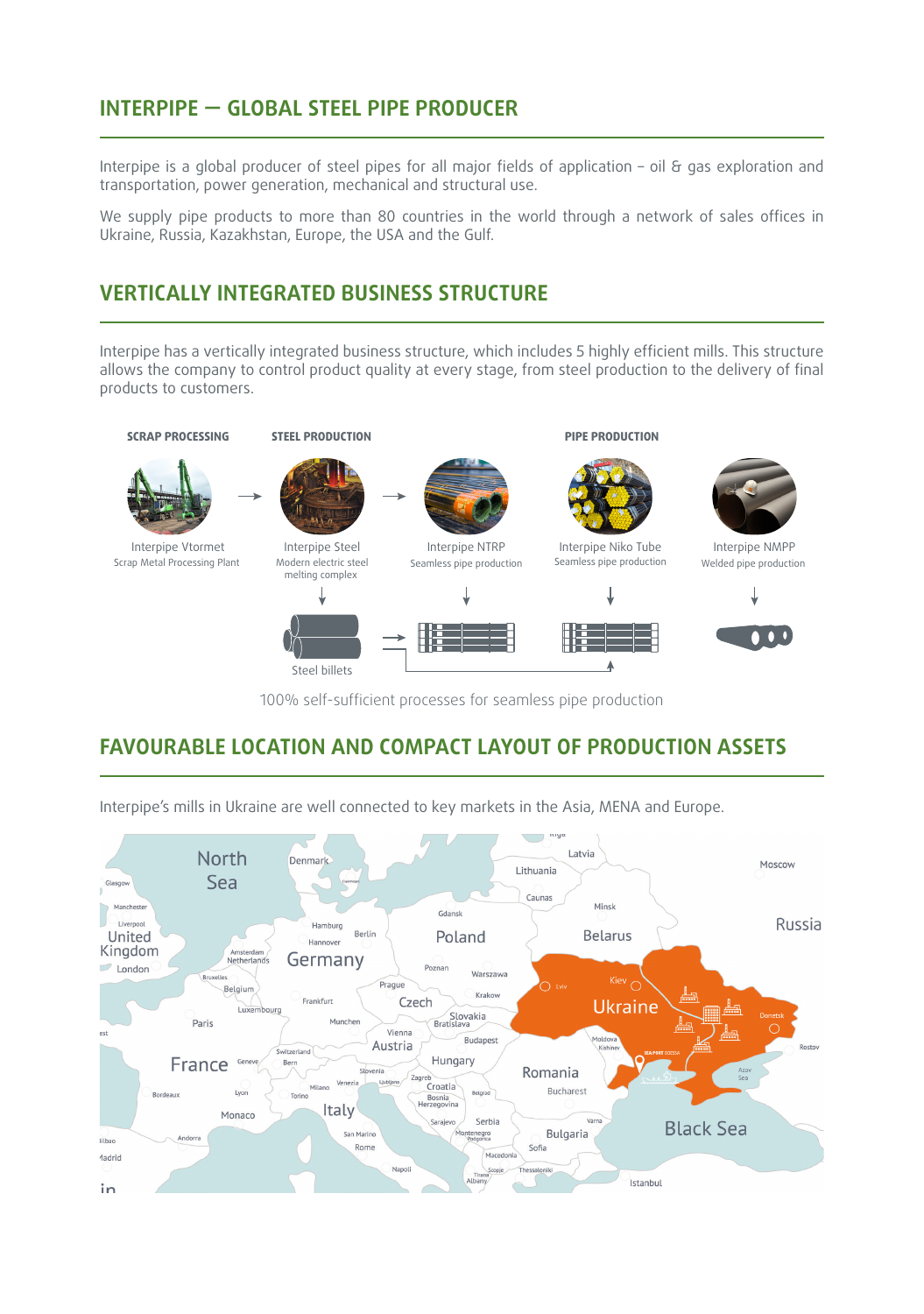### **INTERPIPE PROVIDES BROAD PRODUCT PORTFOLIO OF STEEL PIPES**

Intepipe considers quality control as a key part of the activities to manufacture products, exceeding customer needs. Quality control is implemented at all stages of production process, starting from continuous casting at the in-house mini mill and up to nondestructive testing of pipes and shipping to customers.

Interpipe quality is confirmed by:

| API 5L         | EN 10210-1,2 | EN 10217-1,2       |
|----------------|--------------|--------------------|
| API 5CT        | EN 10255     | <b>ISO 9001</b>    |
| ASTM A53       | EN 10297-1,2 | ISO 14001          |
| ASTM A106      | EN 10294-1   | <b>OHSAS 18001</b> |
| ASTM A333      | EN 10305-1   | <b>DNV</b>         |
| EN 10216-1,2,3 | EN 10219-1,2 | Lloyds Register    |

# **TOLERANCES**

|                                      | <b>Seamless steel pipes</b><br>for pressure purposes<br>EN 10216-1/2/3                                                                             | <b>Construction pipes</b><br>EN 10210-1,2                                                                       | <b>Seamless steel pipes</b><br>for mechanical and<br>general engineering<br>purposes EN 10297-1                            | <b>Seamless pipes</b><br><b>DIN 1629</b>                                      |  |  |  |
|--------------------------------------|----------------------------------------------------------------------------------------------------------------------------------------------------|-----------------------------------------------------------------------------------------------------------------|----------------------------------------------------------------------------------------------------------------------------|-------------------------------------------------------------------------------|--|--|--|
| <b>Outside diameter</b><br>tolerance | $+/-1\%$ or $+/-0.5$ mm<br>whichever is the greater                                                                                                | $+/-1\%$ with min<br>of $+/-0.5$ mm<br>and max of $+/-10$ mm                                                    | For D≤219,1 mm:<br>$+/-1\%$ or $+/-0.5$ mm<br>whichever is the greater:<br>for D>219,1 mm : +/-1%                          | $+/-1%$<br>(but +/-0,5 mm)<br>is permitted for pipes<br>with $D \leq 100$ mm) |  |  |  |
| <b>Wall thickness</b>                | For D≤219,1 mm:<br>$+/-12.5\%$ or $+/-0.4$ mm<br>whichever is the greater                                                                          | $-10%$ .<br>but not less than<br>12,5% of the nominal<br>thickness may occur in<br>smooth transition areas over | For D≤219,1 mm:<br>$+/-12.5\%$ or $+/-0.4$ mm<br>whichever is the greater                                                  | For D≤130 mm:<br>from +/-9% to +15/-10%                                       |  |  |  |
| tolerance                            | For D>219,1 mm:<br>for T/D≤0,025: +/-20%;<br>for T/D=0,025 to 0,050:<br>$+/-15\%;$<br>for T/D=0,050 to 0,10:<br>$+/-12.5\%$<br>for T/D>0,10:+/-10% | not more than 25%<br>of the circumstances;<br>the positive tolerance is<br>limited by the tolerance<br>of mass  | For D>219,1 mm:<br>for T/D≤0,025: +/-20%;<br>for T/D=0,025 to 0,050:<br>$+/-15\%;$<br>for T/D=0,050 to 0,10:<br>$+/-12,5%$ | For D≥320 mm:<br>from $+12,5/-10%$<br>to +20/-15%                             |  |  |  |
| <b>Straightness</b>                  | 1,5:1000<br>for whole pipe,<br>3:1000<br>over any 1m length                                                                                        | 2:1000<br>for whole pipe length,<br>3mm over any 1m length                                                      | For D≥33,7 mm:<br>1, 5:1000<br>for whole pipe length                                                                       | Visually straight                                                             |  |  |  |
| Out-of-roundness                     | Out-of-roundness is defined<br>in diameter tolerances.<br>Eccentricity is defined in wall<br>thickness tolerance                                   | 2% according<br>to equation<br>$O(9/6) = OD_{max} - OD_{min} / OD^* 100$                                        | Out-of-roundness is defined<br>in diameter tolerances.<br>Eccentricity is defined in wall<br>thickness tolerance           | Out-of-roundness is defined<br>in diameter tolerances                         |  |  |  |
| Type name                            | $P - Pressure$                                                                                                                                     | S - Structural                                                                                                  | $E$ – Engineering                                                                                                          |                                                                               |  |  |  |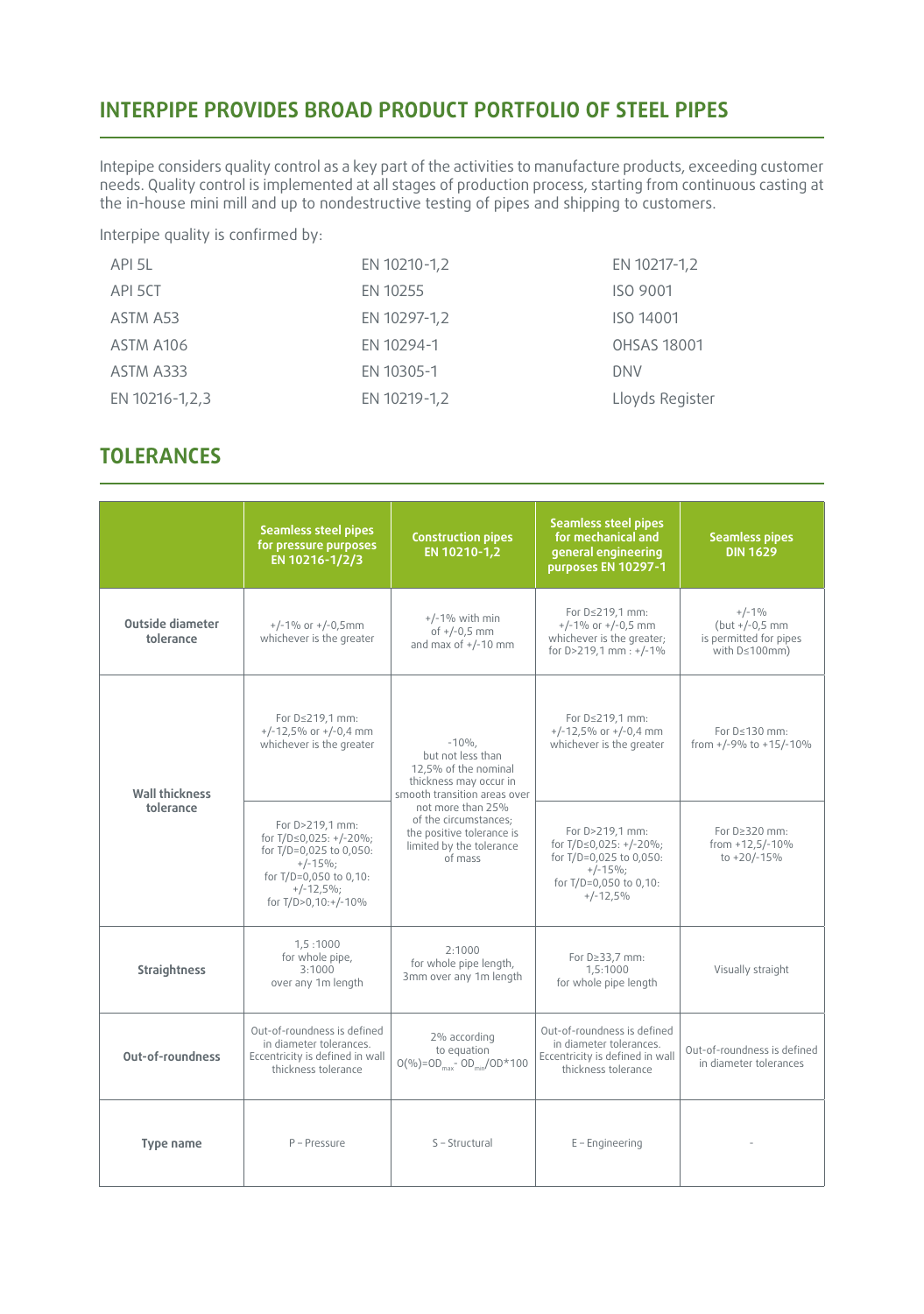# **MECHANICAL PROPERTIES COMPLY WITH INTERNATIONAL STANDARDS**

|                    |                         |                             |             | Yield strength (ReH) minimum for wall                                                                                                                                                                                                                                     |                                                                                                                                                                                                                                           |                                                                                                                                                                                                           |                    | Tensile strength (Rm) minimum                                                                                                              |                                                                                                |    | Elongation min $(A) * %$                                       |                          | <b>Impact properties</b> |                                |              |  |  |
|--------------------|-------------------------|-----------------------------|-------------|---------------------------------------------------------------------------------------------------------------------------------------------------------------------------------------------------------------------------------------------------------------------------|-------------------------------------------------------------------------------------------------------------------------------------------------------------------------------------------------------------------------------------------|-----------------------------------------------------------------------------------------------------------------------------------------------------------------------------------------------------------|--------------------|--------------------------------------------------------------------------------------------------------------------------------------------|------------------------------------------------------------------------------------------------|----|----------------------------------------------------------------|--------------------------|--------------------------|--------------------------------|--------------|--|--|
|                    |                         | <b>Steel</b>                |             | thickness, T mm MPa (N/mm2)                                                                                                                                                                                                                                               |                                                                                                                                                                                                                                           |                                                                                                                                                                                                           |                    | for wall thickness, mm MPa (N/<br>mm2)                                                                                                     |                                                                                                |    | л.                                                             |                          |                          | Min.average<br>absorbed energy | Tempera-     |  |  |
| <b>Steel grade</b> | <b>Standard</b>         | number                      |             |                                                                                                                                                                                                                                                                           |                                                                                                                                                                                                                                           |                                                                                                                                                                                                           |                    |                                                                                                                                            |                                                                                                |    |                                                                | t                        |                          | t                              | ture         |  |  |
|                    |                         |                             | $T \leq 16$ | 16 <t≤40< th=""><th>40<t≤65< th=""><th>65<t≤80< th=""><th><math>T \leq 16</math></th><th>16<t≤40< th=""><th colspan="2">40<t≤65< th=""><th>40<t≤63< th=""><th></th><th></th><th></th><th>۰c</th></t≤63<></th></t≤65<></th></t≤40<></th></t≤80<></th></t≤65<></th></t≤40<> | 40 <t≤65< th=""><th>65<t≤80< th=""><th><math>T \leq 16</math></th><th>16<t≤40< th=""><th colspan="2">40<t≤65< th=""><th>40<t≤63< th=""><th></th><th></th><th></th><th>۰c</th></t≤63<></th></t≤65<></th></t≤40<></th></t≤80<></th></t≤65<> | 65 <t≤80< th=""><th><math>T \leq 16</math></th><th>16<t≤40< th=""><th colspan="2">40<t≤65< th=""><th>40<t≤63< th=""><th></th><th></th><th></th><th>۰c</th></t≤63<></th></t≤65<></th></t≤40<></th></t≤80<> | $T \leq 16$        | 16 <t≤40< th=""><th colspan="2">40<t≤65< th=""><th>40<t≤63< th=""><th></th><th></th><th></th><th>۰c</th></t≤63<></th></t≤65<></th></t≤40<> | 40 <t≤65< th=""><th>40<t≤63< th=""><th></th><th></th><th></th><th>۰c</th></t≤63<></th></t≤65<> |    | 40 <t≤63< th=""><th></th><th></th><th></th><th>۰c</th></t≤63<> |                          |                          |                                | ۰c           |  |  |
| P235TR1*           | EN 10216-1              | 1.0254                      | 235         | 225                                                                                                                                                                                                                                                                       | 215                                                                                                                                                                                                                                       | ä,                                                                                                                                                                                                        |                    | 360-500                                                                                                                                    |                                                                                                |    | 25                                                             | 23                       | i,                       |                                |              |  |  |
| St 37.0            | <b>DIN 1629</b>         | 1.0254                      | 235         | 225                                                                                                                                                                                                                                                                       | 215                                                                                                                                                                                                                                       | ٠                                                                                                                                                                                                         |                    | 360-480                                                                                                                                    |                                                                                                |    | 25                                                             | 23                       |                          |                                |              |  |  |
| <b>P235TR2</b>     | EN 10216-1              | 1.0255                      | 235         | 225                                                                                                                                                                                                                                                                       | 215                                                                                                                                                                                                                                       | ×,                                                                                                                                                                                                        |                    | 360-500                                                                                                                                    |                                                                                                |    | 25                                                             | 23                       | 40                       | 27                             | $\mathbf 0$  |  |  |
| P265TR1*           | EN 10216-1              | 1.0258                      | 265         | 255                                                                                                                                                                                                                                                                       | 245                                                                                                                                                                                                                                       |                                                                                                                                                                                                           |                    | 410-570                                                                                                                                    |                                                                                                |    | 21                                                             | 19                       |                          |                                |              |  |  |
| St 44.0            | <b>DIN 1629</b>         | 1.0256                      | 275         | 265                                                                                                                                                                                                                                                                       | 255                                                                                                                                                                                                                                       | ×,                                                                                                                                                                                                        |                    | 420-550                                                                                                                                    |                                                                                                |    | 21                                                             | 19                       |                          |                                |              |  |  |
| <b>P265TR2</b>     | EN 10216-1              | 1.0269                      | 265         | 255                                                                                                                                                                                                                                                                       | 245                                                                                                                                                                                                                                       |                                                                                                                                                                                                           |                    | 410-570                                                                                                                                    |                                                                                                |    | 21                                                             | 19                       | 40                       | 27                             | $\mathbf{0}$ |  |  |
| <b>P235GH</b>      | EN 10216-2              | 1.0345                      | 235         | 225                                                                                                                                                                                                                                                                       | 215                                                                                                                                                                                                                                       | $\sim$                                                                                                                                                                                                    |                    | 360-500                                                                                                                                    |                                                                                                |    | 25                                                             | 23                       | 40                       | 27                             | $\mathbf 0$  |  |  |
| <b>P265GH</b>      | EN 10216-2              | 1.0425                      | 265         | 255                                                                                                                                                                                                                                                                       | 245                                                                                                                                                                                                                                       | ÷,                                                                                                                                                                                                        |                    | 410-570                                                                                                                                    |                                                                                                |    | 23                                                             | 21                       | 40                       | 27                             | $\mathbf{0}$ |  |  |
| <b>P335N</b>       | EN 10216-3              | 1.0545                      | 355         | 345                                                                                                                                                                                                                                                                       | 335                                                                                                                                                                                                                                       | 315                                                                                                                                                                                                       | 490-550            |                                                                                                                                            | 490-630                                                                                        |    | 22                                                             | 20                       | 40                       | 27                             | $-20$        |  |  |
| P335NH             | EN 10216-3              | 1.0539                      | 355         | 345                                                                                                                                                                                                                                                                       | 335                                                                                                                                                                                                                                       | 315                                                                                                                                                                                                       | 490-550            |                                                                                                                                            | 490-630                                                                                        |    | 22                                                             | 20                       | 40                       | 27                             | $-20$        |  |  |
| <b>P275NL1</b>     | EN 10216-3              | 1.0488                      | 275         | 275                                                                                                                                                                                                                                                                       | 265                                                                                                                                                                                                                                       | 245                                                                                                                                                                                                       | 390-530            |                                                                                                                                            | 390-510                                                                                        |    | 24                                                             | 22                       | 40                       | 27                             | $-40$        |  |  |
| <b>P275NL2</b>     | EN 10216-3              | 1.1104                      | 275         | 275                                                                                                                                                                                                                                                                       | 265                                                                                                                                                                                                                                       | 245                                                                                                                                                                                                       | 390-530            |                                                                                                                                            | 390-510                                                                                        |    | 24                                                             | 22                       | 40                       | 27                             | $-50$        |  |  |
| <b>P355NL1</b>     | EN 10216-3              | 1.0566                      | 355         | 345                                                                                                                                                                                                                                                                       | 335                                                                                                                                                                                                                                       | 315                                                                                                                                                                                                       | 490-550            |                                                                                                                                            | 490-630                                                                                        |    | 22                                                             | 20                       | 40                       | 27                             | $-40$        |  |  |
| <b>P355NL2</b>     | EN 10216-3              | 1.1106                      | 355         | 345                                                                                                                                                                                                                                                                       | 335                                                                                                                                                                                                                                       | 315                                                                                                                                                                                                       | 490-550<br>490-630 |                                                                                                                                            |                                                                                                | 22 |                                                                | 20                       | 40                       | 27                             | $-50$        |  |  |
| E235               | EN 10297-1              | 1.0308                      | 235         | 225                                                                                                                                                                                                                                                                       | 215                                                                                                                                                                                                                                       | 205                                                                                                                                                                                                       | 360<br>360<br>360  |                                                                                                                                            | 25                                                                                             |    | 23                                                             |                          |                          |                                |              |  |  |
| E275               | EN 10297-1              | 1.0225                      | 275         | 265                                                                                                                                                                                                                                                                       | 255                                                                                                                                                                                                                                       | 245                                                                                                                                                                                                       | 410                | 410<br>410                                                                                                                                 |                                                                                                | 22 |                                                                | 20                       |                          |                                |              |  |  |
| E335               | EN 10297-1              | 1.0580                      | 355         | 345                                                                                                                                                                                                                                                                       | 335                                                                                                                                                                                                                                       | 315                                                                                                                                                                                                       | 490                | 490                                                                                                                                        | 490                                                                                            | 20 |                                                                | 18                       |                          |                                |              |  |  |
| St 52.0            | <b>DIN 1629</b>         | 1.0421                      | 355         | 345                                                                                                                                                                                                                                                                       | 335                                                                                                                                                                                                                                       | ÷,                                                                                                                                                                                                        |                    | 500-650                                                                                                                                    |                                                                                                | 21 |                                                                | 18                       |                          |                                |              |  |  |
| E470               | EN 10297-1              | 1.0536                      | 470         | 430                                                                                                                                                                                                                                                                       |                                                                                                                                                                                                                                           |                                                                                                                                                                                                           | 850                | 600                                                                                                                                        | ×,                                                                                             | 17 |                                                                | 15                       |                          |                                |              |  |  |
| E275K2             | EN 10297-1              | 1.0456                      | 275         | 265                                                                                                                                                                                                                                                                       | 255                                                                                                                                                                                                                                       | 245                                                                                                                                                                                                       | 410                | 410                                                                                                                                        | 410                                                                                            | 22 |                                                                | 20                       | 40                       | 27                             | $-20$        |  |  |
| E355K2             | EN 10297-1              | 1.0920                      | 355         | 345                                                                                                                                                                                                                                                                       | 335                                                                                                                                                                                                                                       | 315                                                                                                                                                                                                       | 490                | 490                                                                                                                                        | 470                                                                                            |    | 20                                                             | 18                       | 40                       | 27                             | $-20$        |  |  |
| E420J2             | EN 10297-1              | 1.0599                      | 420         | 400                                                                                                                                                                                                                                                                       | 390                                                                                                                                                                                                                                       | 370                                                                                                                                                                                                       | 500                | 560                                                                                                                                        | 530                                                                                            | 19 |                                                                | 17                       | 27                       | 20                             | $-20$        |  |  |
| E460K2             | EN 10297-1              | 1.8891                      | 450         | 440                                                                                                                                                                                                                                                                       | 430                                                                                                                                                                                                                                       | 410                                                                                                                                                                                                       | 550                | 550                                                                                                                                        | 550                                                                                            |    | 19                                                             | 17                       | 40                       | 27                             | $-20$        |  |  |
| E590K2             | EN 10297-1              | 1.0544                      | 590         | 540                                                                                                                                                                                                                                                                       | 480                                                                                                                                                                                                                                       | 455                                                                                                                                                                                                       | 700                | 650                                                                                                                                        | 570                                                                                            |    | 16                                                             | 14                       | 40                       | 27                             | $-20$        |  |  |
| <b>S235JRH</b>     | EN 10210-1              | 1.0039                      | 235         | 225                                                                                                                                                                                                                                                                       | 215                                                                                                                                                                                                                                       | 215                                                                                                                                                                                                       | 360-610            |                                                                                                                                            | 360-610                                                                                        | 28 | 25                                                             | $\sim$                   |                          | 27                             | 20           |  |  |
| <b>S275J0H</b>     | EN 10210-1              | 1.0419                      | 275         | 265                                                                                                                                                                                                                                                                       | 255                                                                                                                                                                                                                                       | 245                                                                                                                                                                                                       | 430-580            |                                                                                                                                            | 410-560                                                                                        | 23 | 22                                                             | $\overline{\phantom{a}}$ |                          | 27                             | $\mathbb O$  |  |  |
| S275J2H            | EN 10210-1              | 1.0138                      | 275         | 265                                                                                                                                                                                                                                                                       | 255                                                                                                                                                                                                                                       | 245                                                                                                                                                                                                       | 430-580            |                                                                                                                                            | 410-580                                                                                        | 23 | 22                                                             | $\overline{\phantom{a}}$ |                          | 27                             | $-20$        |  |  |
| S355J2H            | EN 10210-1              | 1.0578                      | 355         | 345                                                                                                                                                                                                                                                                       | 335                                                                                                                                                                                                                                       | 325                                                                                                                                                                                                       | 510-680            |                                                                                                                                            | 470-630                                                                                        | 22 | 21                                                             | $\overline{\phantom{a}}$ |                          | 27                             | $-20$        |  |  |
| <b>S355J0H</b>     | EN 10210-1              | 1.0547                      | 355         | 345                                                                                                                                                                                                                                                                       | 335                                                                                                                                                                                                                                       | 325                                                                                                                                                                                                       | 510-680            |                                                                                                                                            | 470-630                                                                                        | 22 | 21                                                             | $\overline{\phantom{a}}$ |                          | 27                             | $\circ$      |  |  |
| <b>S355K2H</b>     | EN 10210-1              | 1.0512                      | 355         | 345                                                                                                                                                                                                                                                                       | 335                                                                                                                                                                                                                                       | 325                                                                                                                                                                                                       | 510-680            |                                                                                                                                            | 470-630                                                                                        | 22 | 21                                                             | $\overline{\phantom{a}}$ |                          | 40                             | $-20$        |  |  |
| <b>S275NH</b>      | EN 10210-1              | 1.0493                      | 275         | 265                                                                                                                                                                                                                                                                       | 255                                                                                                                                                                                                                                       | $\overline{\phantom{a}}$                                                                                                                                                                                  |                    | 370-510                                                                                                                                    |                                                                                                |    | 24                                                             | 22                       |                          | 40                             | $-20$        |  |  |
| <b>S355NH</b>      | EN 10210-1              | 1.0539                      | 355         | 345                                                                                                                                                                                                                                                                       | 335                                                                                                                                                                                                                                       | $\overline{\phantom{a}}$                                                                                                                                                                                  |                    | 470-630                                                                                                                                    |                                                                                                |    | 22                                                             | 20                       |                          | 40                             | $-20$        |  |  |
| <b>S420NH</b>      | EN 10210-1              | 1.8750                      | 420         | 400                                                                                                                                                                                                                                                                       | 390                                                                                                                                                                                                                                       | $\overline{\phantom{a}}$                                                                                                                                                                                  |                    | 520-680                                                                                                                                    |                                                                                                |    | 19                                                             | 17                       |                          | $40*$                          | $-20$        |  |  |
| <b>S460NH</b>      | EN 10210-1              | 1.893                       | 450         | 440                                                                                                                                                                                                                                                                       | 430                                                                                                                                                                                                                                       | $\overline{\phantom{a}}$                                                                                                                                                                                  |                    | 540-720                                                                                                                                    |                                                                                                |    | 17                                                             | 15                       |                          | $40*$                          | $-20$        |  |  |
| A 106 Gr. A        | ASTM/ASME               | $\sim$                      |             | 205                                                                                                                                                                                                                                                                       |                                                                                                                                                                                                                                           | $\bar{\phantom{a}}$                                                                                                                                                                                       |                    | 330                                                                                                                                        |                                                                                                |    | 35                                                             | ÷                        |                          | ÷,                             |              |  |  |
|                    | A 106 Gr. B   ASTM/ASME | ÷.                          |             | 240                                                                                                                                                                                                                                                                       |                                                                                                                                                                                                                                           | $\overline{\phantom{a}}$                                                                                                                                                                                  |                    | 415                                                                                                                                        |                                                                                                |    | 30                                                             | $\overline{\phantom{a}}$ |                          |                                |              |  |  |
| A 106 Gr. C        | ASTM/ASME               | $\sim$                      |             | 275                                                                                                                                                                                                                                                                       |                                                                                                                                                                                                                                           | $\overline{\phantom{a}}$                                                                                                                                                                                  |                    | 485                                                                                                                                        |                                                                                                |    | 30                                                             | $\bar{z}$                |                          | $\overline{\phantom{a}}$       |              |  |  |
| API 5L Gr. A       | API                     | $\mathcal{L}_{\mathcal{A}}$ |             | 207                                                                                                                                                                                                                                                                       |                                                                                                                                                                                                                                           | $\overline{\phantom{a}}$                                                                                                                                                                                  |                    | 331                                                                                                                                        |                                                                                                |    | According to API                                               | $\overline{\phantom{a}}$ |                          | i.                             |              |  |  |
| API 5L Gr. B       | API                     | $\mathcal{L}_{\mathcal{A}}$ |             | 241                                                                                                                                                                                                                                                                       |                                                                                                                                                                                                                                           | $\overline{\phantom{a}}$                                                                                                                                                                                  |                    | 413                                                                                                                                        |                                                                                                |    | According to API                                               | $\overline{\phantom{a}}$ |                          | ä,                             |              |  |  |
| A 53 Gr. A         | ASTM/ASME               | $\overline{\phantom{a}}$    |             | 205                                                                                                                                                                                                                                                                       |                                                                                                                                                                                                                                           | $\overline{\phantom{a}}$                                                                                                                                                                                  |                    | 330                                                                                                                                        |                                                                                                |    | According to ASTM                                              | $\overline{\phantom{a}}$ |                          | $\overline{\phantom{a}}$       |              |  |  |
| A 53 Gr. B         | ASTM/ASME               | ÷,                          |             | 240                                                                                                                                                                                                                                                                       |                                                                                                                                                                                                                                           | ÷,                                                                                                                                                                                                        |                    | 415                                                                                                                                        |                                                                                                |    | According to ASTM                                              | ÷,                       | $\overline{\phantom{a}}$ |                                |              |  |  |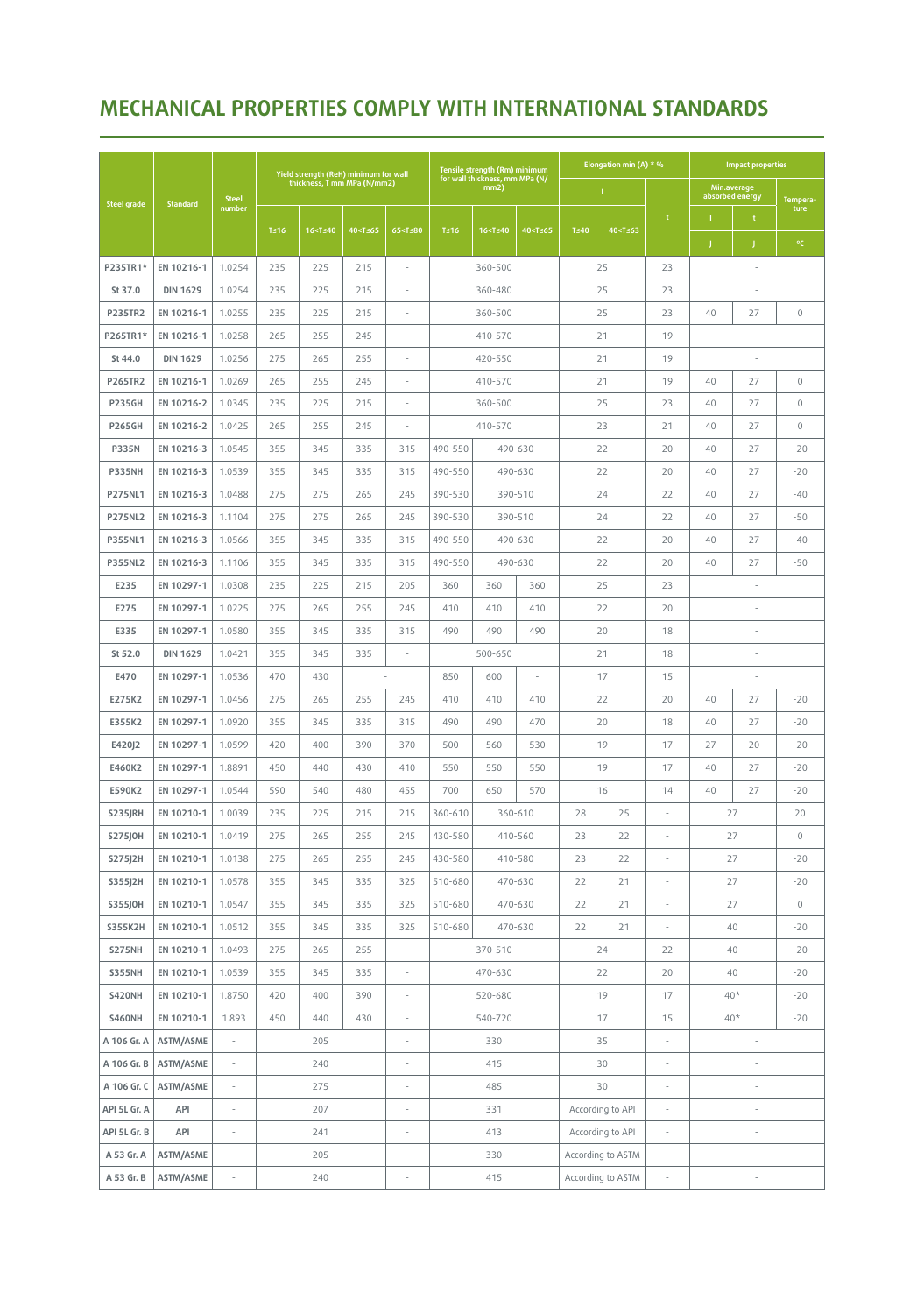# **CHEMICAL COMPOSITION (ANALYZE OF CASTING)**

|                  |                 | $\mathsf{C}$ |         | Si                       |                          | Mn                       |        | $\mathsf{P}$ | S.            | $\mathsf{Al}$<br>Cr      |      | Cu     | $\mathsf{Mo}% _{\mathsf{C}}\left( \mathcal{N}\right) \equiv\mathsf{Mo}_{\mathsf{C}}\left( \mathcal{N}\right)$ |                          | N <sub>b</sub> | <b>NI</b>                |                          | $\mathbf{V}$             |                          | Cr+Cu+<br>N<br>Mo+N      |                          | CEV max. in % for wall   |                          |        |                          |
|------------------|-----------------|--------------|---------|--------------------------|--------------------------|--------------------------|--------|--------------|---------------|--------------------------|------|--------|---------------------------------------------------------------------------------------------------------------|--------------------------|----------------|--------------------------|--------------------------|--------------------------|--------------------------|--------------------------|--------------------------|--------------------------|--------------------------|--------|--------------------------|
| <b>Type name</b> | <b>Standard</b> | Min.         | Max.    | Min.                     | Max.                     | Min.                     | Max.   | Max.         | Max.          | Min.                     | Min. | Max.   | Max.                                                                                                          | Min.                     | Max.           | Max.                     | Max.                     | Max.                     | Min.                     | Max.                     | Max.                     | Max.                     | $\leq 16$                | >16240 | $>40 \ge 65$             |
| P235TR1          | EN 10216-1      |              | 0.16    |                          | 0.35                     | $\overline{\phantom{a}}$ | 1.20   | 0.025        | 0.02          |                          |      | 0.30   | 0.30                                                                                                          | $\overline{\phantom{a}}$ | 0.08           | 0.010                    | 0.30                     | 0.04                     | $\sim$                   | 0.02                     | 0.70                     |                          |                          |        |                          |
| St 37.0          | <b>DIN 1629</b> |              | 0.17    |                          | ×,                       |                          | $\sim$ | 0.04         | 0.04          | i,                       |      |        |                                                                                                               | ٠                        |                | ×                        |                          | ٠                        |                          | ٠                        |                          | 0.009                    | ٠                        |        |                          |
| <b>P235TR2</b>   | EN 10216-1      |              | 0.16    |                          | 0.35                     |                          | 1.20   | 0.025        | 0.02          | $0.02*$                  |      | 0.30   | 0.30                                                                                                          | ٠                        | 0.08           | 0.010                    | 0.30                     | 0.04                     |                          | 0.02                     | 0.70                     |                          |                          |        |                          |
| P265TR1          | EN 10216-1      |              | 0.20    |                          | 0.40                     |                          | 1.40   | 0.025        | 0.02          | ×                        |      | 0.30   | 0.30                                                                                                          | ×                        | 0.08           | 0.010                    | 0.30                     | 0.04                     | ٠                        | 0.02                     | 0.70                     |                          |                          |        |                          |
| St 44.0          | <b>DIN 1629</b> |              | 0.21    |                          | $\overline{\phantom{a}}$ |                          | $\sim$ | 0.04         | 0.04          | ×                        |      |        |                                                                                                               |                          |                | ×                        |                          |                          |                          | ٠                        |                          | 0.009                    |                          |        |                          |
| P265TR2          | EN 10216-1      |              | 0.20    |                          | 0.40                     |                          | 1.40   | 0.025        | 0.02          | $0.02*$                  |      | 0.30   | 0.30                                                                                                          | $\overline{\phantom{a}}$ | 0.08           | 0.010                    | 0.30                     | 0.04                     |                          | 0.02                     | 0.70                     |                          |                          |        |                          |
| <b>P235GH</b>    | EN 10216-2      |              | 0.16    |                          | 0.35                     | $\overline{\phantom{a}}$ | 1.20   | 0.025        | 0.02          | $0.02*$                  |      | 0.30   | 0.30                                                                                                          | $\overline{\phantom{a}}$ | 0.06           | 0.010                    | 0.30                     | 0.04                     | $\overline{\phantom{a}}$ | 0.02                     | 0.70                     | ï                        |                          |        |                          |
| <b>P265GH</b>    | EN 10216-2      |              | 0.20    | ÷                        | 0.40                     | $\overline{\phantom{a}}$ | 1.40   | 0.025        | 0.02          | $0.02*$                  |      | 0.30   | 0.30                                                                                                          | $\overline{\phantom{a}}$ | 0.08           | 0.010                    | 0.30                     | 0.04                     | $\overline{\phantom{a}}$ | 0.02                     | 0.70                     | ×                        |                          |        |                          |
| <b>P335N</b>     | EN 10216-3      |              | 0.20    |                          | 0.50                     | 0.90                     | 1.70   | 0.025        | 0.02          | 0.02                     |      | 0.30   | 0.30                                                                                                          | $\sim$                   | 0.06           | 0.05                     | 0.04                     | $\sim$                   | 0.10                     | $\sim$                   | 0.02                     | i,                       | i,                       |        |                          |
| <b>P335NH</b>    | EN 10216-3      |              | 0.20    |                          | 0.50                     | 0.90                     | 1.70   | 0.025        | 0.02          | 0.02                     |      | 0.30   | 0.30                                                                                                          |                          | 0.06           | 0.05                     | 0.04                     |                          | 0.10                     |                          | 0.02                     |                          |                          |        |                          |
| E235             | EN 10297-1      |              | 0.17    |                          | 0.35                     |                          | 1.20   | 0.03         | 0.035         | ×                        | ٠    | ×,     |                                                                                                               | ٠                        |                | ×                        |                          | ٠                        |                          | ٠                        |                          |                          | ×                        |        |                          |
| E275             | EN 10297-1      |              | 0.21    |                          | 0.35                     | $\overline{\phantom{a}}$ | 1.40   | 0.03         | 0.035         | ×                        | i,   | ×,     |                                                                                                               | $\overline{\phantom{a}}$ | $\sim$         | $\overline{\phantom{a}}$ | ٠                        | ٠                        | $\sim$                   | ٠                        |                          | ×                        | $\sim$                   |        |                          |
| E335             | EN 10297-1      |              | 0.22    |                          | 0.55                     |                          | 1.60   | 0.03         | 0.035         |                          |      |        |                                                                                                               | ٠                        |                | ×                        |                          | $\overline{\phantom{a}}$ |                          |                          |                          |                          |                          |        |                          |
| St 52.0          | <b>DIN 1629</b> |              | 0.22    |                          | 0.55                     | ٠                        | 1.60   | 0.04         | 0.04          | 0.02                     |      |        |                                                                                                               | i,                       |                | ×,                       |                          |                          |                          |                          |                          |                          |                          |        |                          |
| E470             | EN 10297-1      | 0.16         | 0.22    | 0.10                     | 0.50                     | 1.30                     | 1.70   | 0.03         | 0.035         | 0.01                     |      |        |                                                                                                               | $\sim$                   |                | 0.02                     | ×                        | $\sim$                   | 0.08                     | 0.15                     |                          | 0.02                     |                          |        |                          |
| E275K2           | EN 10297-1      |              | 0.20    |                          | 0.40                     | 0.50                     | 1.40   | 0.03         | 0.03          | 0.02                     |      | 0.30   | 0.35                                                                                                          | i,                       | 0.10           | 0.05                     | 0.30                     |                          | 0.05                     | $\overline{\phantom{a}}$ | 0.015                    |                          |                          |        |                          |
| E355K2           | EN 10297-1      |              | 0.20    |                          | 0.50                     | 0.90                     | 1.85   | 0.03         | 0.03          | 0.02                     |      | 0.30   | 0.35                                                                                                          | ×                        | 0.10           | 0.05                     | 0.50                     | 0.05                     |                          | 0.12                     |                          | 0.015                    |                          |        |                          |
| E420J2           | EN 10297-1      | 0.16         | 0.22    | 0.10                     | 0.50                     | 1.30                     | 1.70   | 0.03         | 0.035         | 0.01                     |      | 0.30   | 0.30                                                                                                          | $\overline{\phantom{a}}$ | 0.08           | 0.07                     | 0.40                     | 0.05                     | 0.06                     | 0.15                     | $\overline{\phantom{a}}$ | 0.02                     | $\overline{\phantom{a}}$ |        |                          |
| E460K2           | EN 10297-1      |              | 0.20    |                          | 0.60                     | 1.00                     | 1.70   | 0.03         | 0.03          | 0.02                     |      | 0.30   | 0.70                                                                                                          | $\sim$                   | 0.10           | 0.05                     | 0.80                     | 0.05                     | $\overline{\phantom{a}}$ | 0.20                     | $\sim$                   | 0.025                    | ×                        |        | $\overline{\phantom{a}}$ |
| E590K2           | EN 10297-1      | 0.16         | 0.22    | 0.10                     | 0.50                     | 1.30                     | 1.70   | 0.03         | 0.035         | $0.01*$                  |      | 0.30   | 0.30                                                                                                          | ×                        | 0.08           | 0.07                     | 0.40                     | 0.05                     | 0.06                     | 0.15                     |                          | 0.02                     |                          |        |                          |
| S235JRH          | EN 10210-1      |              | $0.17*$ |                          | ×                        | $\sim$                   | 1.40   | 0.04         | 0.04          | ×                        |      | $\sim$ |                                                                                                               | ×                        |                | ×                        | ٠                        | $\sim$                   |                          | ٠                        |                          | 0.009                    | 0.37                     | 0.39   | 0.41                     |
| \$275J0H*        | EN 10210-1      |              | $0.20*$ |                          | i,                       |                          | 1.50   | 0.035        | 0.035         |                          |      |        |                                                                                                               | ٠                        |                | ×                        |                          |                          |                          |                          |                          | 0.009                    | 0.41                     | 0.43   | 0.45                     |
| S275J2H          | EN 10210-1      |              | 0.20    |                          | ×,                       |                          | 1.50   | 0.03         | 0.03          | 0.02                     | i,   | ×,     |                                                                                                               | ×.                       |                | ×,                       |                          | ×                        |                          | ×                        |                          |                          | 0.41                     | 0.43   | 0.45                     |
| S355J2H          | EN 10210-1      |              | 0.22    |                          | 0.55                     |                          | 1.60   | 0.03         | 0.03          | 0.02                     |      |        |                                                                                                               |                          |                |                          |                          |                          |                          |                          |                          |                          | 0.45                     | 0.47   | 0.5                      |
| <b>S355K2H</b>   | EN 10210-1      |              | 0.22    |                          | 0.55                     |                          | 1.80   | 0.03         | 0.03          | 0.02                     | ×    | $\sim$ |                                                                                                               | $\overline{\phantom{a}}$ |                | $\overline{\phantom{a}}$ | ٠                        | ٠                        |                          | $\sim$                   | $\sim$                   |                          | 0.45                     | 0.47   | 0.5                      |
| S275NH           | EN 10210-1      |              | 0.20    |                          | 0.40                     | 0.50                     | 1.40   | 0.035        | 0.03          | 0.02                     |      | 0.30   | 0.35                                                                                                          | $\overline{\phantom{a}}$ | 0.10           | 0.05                     | 0.30                     | 0.03                     | $\overline{\phantom{a}}$ | 0.08                     |                          | 0.015                    | 0.40                     | 0.40   |                          |
| <b>S420NH</b>    | EN 10210-1      |              | 0.22    |                          | 0.60                     | 1.00                     | 1.70   | 0.035        | 0.03          | 0.02                     |      | 0.30   | 0.70                                                                                                          |                          | 0.10           | 0.05                     | 0.80                     | 0.03                     |                          | 0.20                     |                          | 0.025                    | 0.50                     | 0.52   |                          |
| <b>S460NH</b>    | EN 10210-1      |              | 0.22    | $\overline{\phantom{a}}$ | 0.60                     | 1.00                     | 1.70   | 0.035        | 0.03          | 0.02                     | ×    | 0.30   | 0.70                                                                                                          | $\overline{\phantom{a}}$ | 0.10           | 0.05                     | 0.80                     | 0.03                     | $\sim$                   | 0.20                     | $\overline{\phantom{a}}$ | 0.025                    | 0.53                     | 0.55   |                          |
| A 106 Gr. A      | ASTM/ASME       | $\sim$       | 0.25    | 0.10                     | $\sim$                   | 0.27                     | 0.93   | 0.035        | 0.035         | ×                        | ٠    | 0.40   | 0.40                                                                                                          | ×                        | 0.15           | $\cdot$                  | 0.40                     | ×                        | $\overline{\phantom{a}}$ | 0.08                     | $\sim$                   | i,                       | ×                        |        |                          |
| A 106 Gr. B      | ASTM/ASME       |              | 0,30    | 0, 10                    | $\overline{\phantom{a}}$ | 0,29                     | 1,06   | 0,035        | 0,035         | ł,                       |      | 0,40   | 0,40                                                                                                          | $\overline{\phantom{a}}$ | 0,15           | ×                        | 0,40                     | $\sim$                   | ٠                        | 0,08                     |                          |                          |                          |        |                          |
| A 106 Gr. C      | ASTM/ASME       |              | 0,35    | 0, 10                    | $\overline{\phantom{a}}$ | 0,29                     | 1,06   |              | $0,035$ 0,035 | $\overline{\phantom{a}}$ | ×    | 0,40   | 0,40                                                                                                          | $\overline{\phantom{a}}$ | 0,15           | $\sim$                   | 0,40                     | $\sim$                   | $\overline{\phantom{a}}$ | 0,08                     | $\sim$                   | $\overline{\phantom{a}}$ | $\sim$                   |        |                          |
| API 5L Gr. A     | API             | $\sim$       | 0,22    | $\sim$                   | $\overline{\phantom{a}}$ | $\sim$                   | 0,90   | 0,03         | 0,03          | $\sim$                   | ×    | ×      | ٠                                                                                                             | ×                        | $\sim$         | $\overline{\phantom{a}}$ | $\sim$                   | $\sim$                   | $\overline{\phantom{a}}$ | $\sim$                   | ×                        | ×                        | ×,                       |        |                          |
| API 5L Gr. B     | API             |              | 0,27    | $\overline{\phantom{a}}$ | $\overline{\phantom{a}}$ | $\overline{\phantom{a}}$ | 1,15   | 0,03         | 0,03          | $\sim$                   | ×,   | $\sim$ | $\overline{\phantom{a}}$                                                                                      | $\overline{\phantom{a}}$ | ×              | $\overline{\phantom{a}}$ | $\overline{\phantom{a}}$ | $\sim$                   | $\overline{\phantom{a}}$ | $\overline{\phantom{a}}$ | ×.                       | ×                        | ×,                       | ٠      | $\overline{\phantom{a}}$ |
| A 53 Gr. A       | ASTM/ASME       | $\sim$       | 0,25    | $\overline{\phantom{a}}$ | $\sim$                   | $\sim$                   | 0,95   | 0,06         | 0,046         | $\overline{\phantom{a}}$ | ٠    | 0,40   | 0,40                                                                                                          | $\sim$                   | 0,15           | $\sim$                   | 0,40                     | $\sim$                   | $\overline{\phantom{a}}$ | 0,08                     | $\overline{\phantom{a}}$ | $\overline{\phantom{a}}$ | $\overline{\phantom{a}}$ |        | $\overline{\phantom{a}}$ |
| A 53 Gr. B       | ASTM/ASME       |              | 0,30    | ٠                        | i,                       | ٠                        | 1,20   | 0,05         | 0,045         | i,                       |      | 0,40   | 0,40                                                                                                          | $\overline{\phantom{a}}$ | 0,15           | $\overline{\phantom{a}}$ | 0,40                     | $\sim$                   | i,                       | 0,08                     |                          | i,                       | ×                        |        |                          |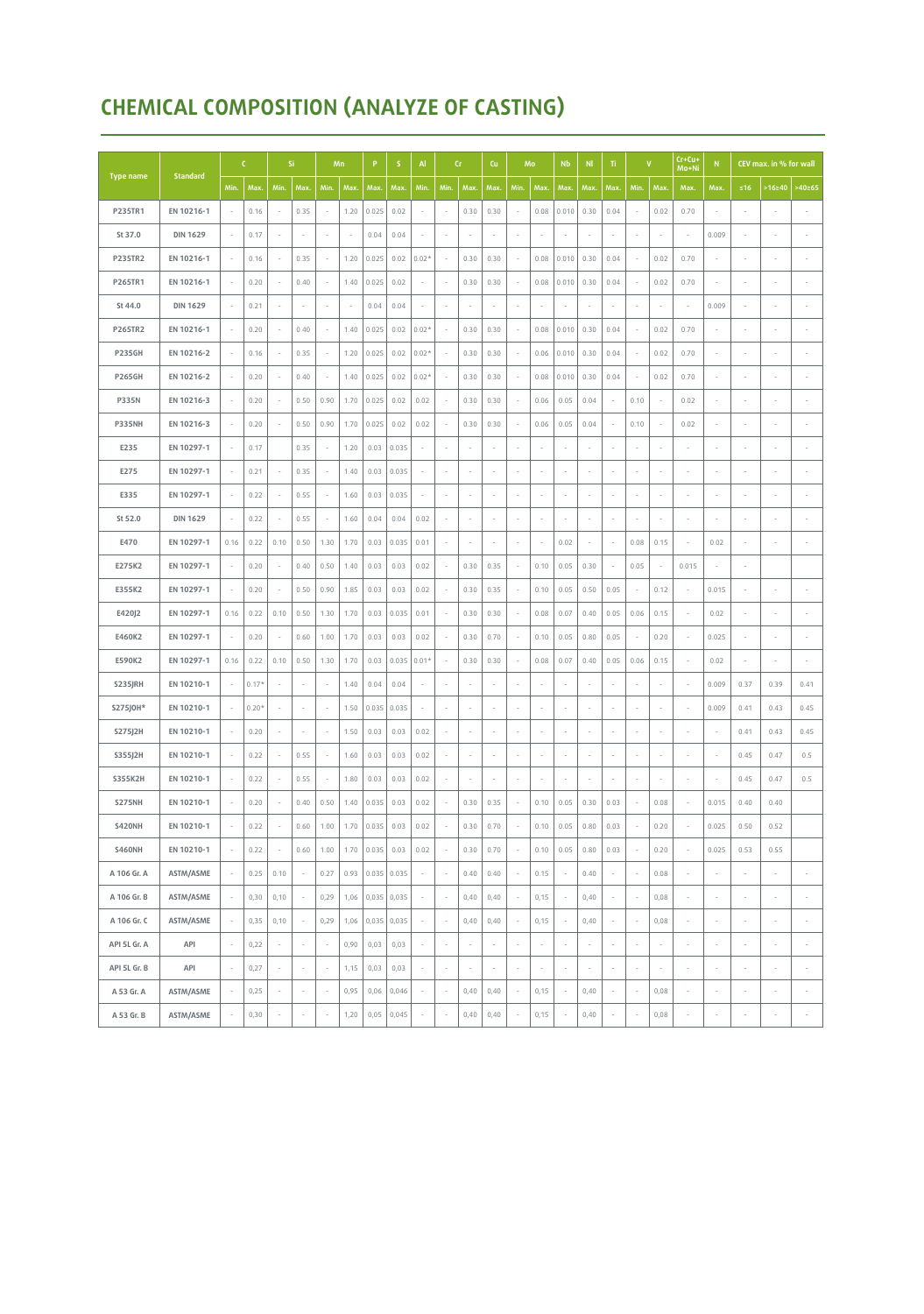# **SIZE RANGE ACCORDING TO EN 10210-1/EN 10216-1,2,3/EN 10297-1/DIN 1629**

**Size Range**

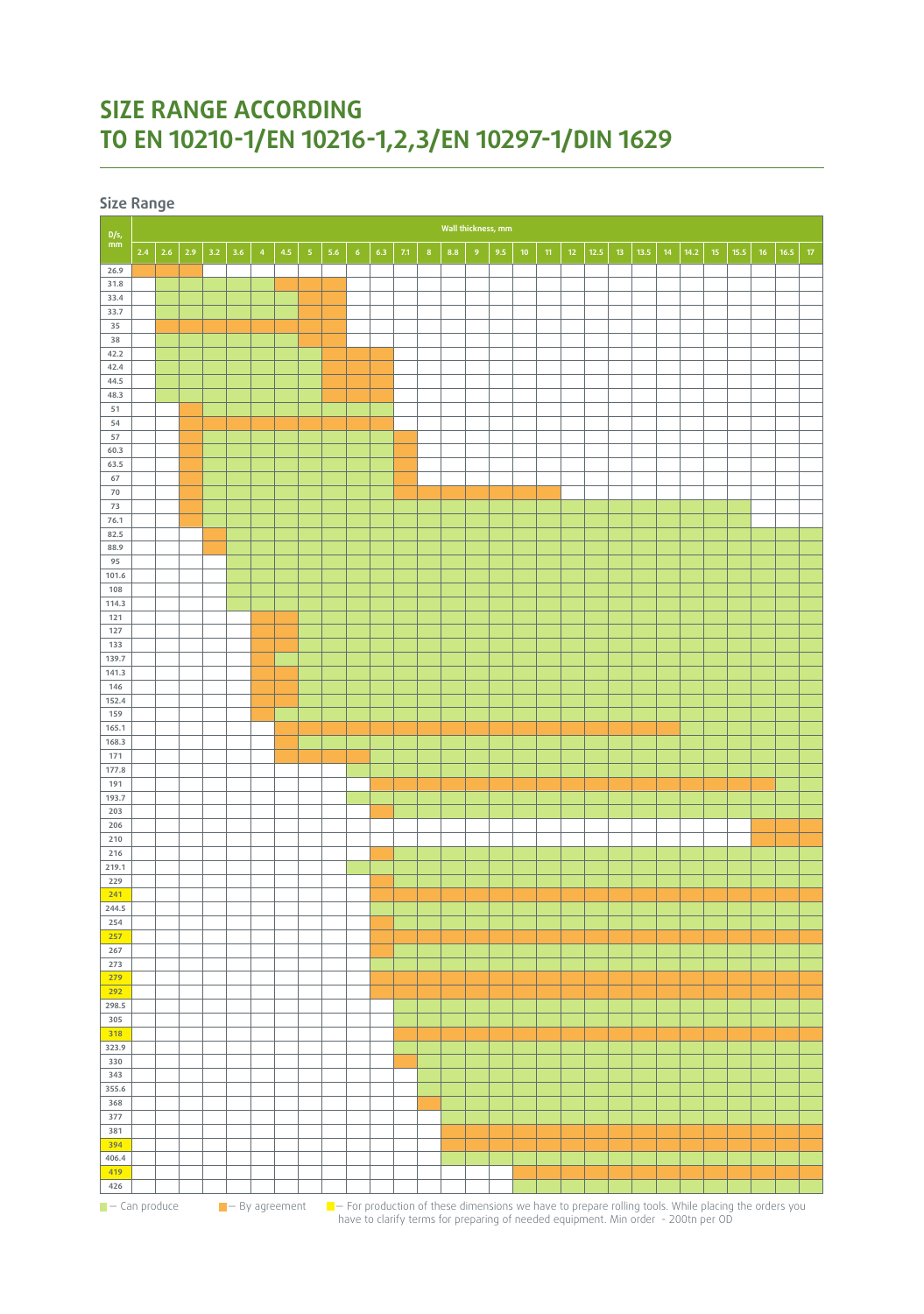|                | Size Range |            |                    |        |        |      |            |    |                 |        |    |                 |    |    |    |    |                     |    |    |            |    |    |    |        |                      |                              |                    |                                |
|----------------|------------|------------|--------------------|--------|--------|------|------------|----|-----------------|--------|----|-----------------|----|----|----|----|---------------------|----|----|------------|----|----|----|--------|----------------------|------------------------------|--------------------|--------------------------------|
| D/s,           |            |            | Wall thickness, mm |        |        |      |            |    |                 |        |    |                 |    |    |    |    | <b>Steel grades</b> |    |    |            |    |    |    |        |                      |                              |                    |                                |
| $mm\,$         | $17.5\,$   | ${\bf 18}$ | $19\,$             | $20\,$ | $22\,$ | 22.2 | ${\bf 24}$ | 25 | 26 <sub>2</sub> | $27\,$ | 28 | 30 <sub>o</sub> | 32 | 35 | 36 | 38 | ${\bf 40}$          | 42 | 45 | ${\bf 50}$ | 55 | 60 | 65 | $70\,$ | EN<br>10210          | $\frac{\text{DIN}}{1629}$    | $\frac{EN}{10297}$ | $\frac{\text{EN}}{10225}$      |
| 26.9<br>31.8   |            |            |                    |        |        |      |            |    |                 |        |    |                 |    |    |    |    |                     |    |    |            |    |    |    |        |                      |                              |                    | S355G1,<br>S355G14,<br>S355G15 |
| 33.4           |            |            |                    |        |        |      |            |    |                 |        |    |                 |    |    |    |    |                     |    |    |            |    |    |    |        |                      |                              |                    |                                |
| 33.7<br>35     |            |            |                    |        |        |      |            |    |                 |        |    |                 |    |    |    |    |                     |    |    |            |    |    |    |        |                      |                              |                    |                                |
| 38             |            |            |                    |        |        |      |            |    |                 |        |    |                 |    |    |    |    |                     |    |    |            |    |    |    |        |                      |                              |                    |                                |
| 42.2<br>42.4   |            |            |                    |        |        |      |            |    |                 |        |    |                 |    |    |    |    |                     |    |    |            |    |    |    |        |                      |                              |                    |                                |
| 44.5           |            |            |                    |        |        |      |            |    |                 |        |    |                 |    |    |    |    |                     |    |    |            |    |    |    |        |                      |                              |                    |                                |
| 48.3<br>51     |            |            |                    |        |        |      |            |    |                 |        |    |                 |    |    |    |    |                     |    |    |            |    |    |    |        |                      |                              |                    |                                |
| 54             |            |            |                    |        |        |      |            |    |                 |        |    |                 |    |    |    |    |                     |    |    |            |    |    |    |        |                      |                              |                    |                                |
| 57<br>60.3     |            |            |                    |        |        |      |            |    |                 |        |    |                 |    |    |    |    |                     |    |    |            |    |    |    |        |                      |                              |                    |                                |
| 63.5           |            |            |                    |        |        |      |            |    |                 |        |    |                 |    |    |    |    |                     |    |    |            |    |    |    |        |                      |                              |                    |                                |
| 67<br>$70$     |            |            |                    |        |        |      |            |    |                 |        |    |                 |    |    |    |    |                     |    |    |            |    |    |    |        |                      | St37.0,<br>St44.0,<br>St52.0 | E235-<br>E470      |                                |
| 73             |            |            |                    |        |        |      |            |    |                 |        |    |                 |    |    |    |    |                     |    |    |            |    |    |    |        |                      |                              |                    |                                |
| 76.1<br>82.5   |            |            |                    |        |        |      |            |    |                 |        |    |                 |    |    |    |    |                     |    |    |            |    |    |    |        |                      |                              |                    |                                |
| 88.9           |            |            |                    |        |        |      |            |    |                 |        |    |                 |    |    |    |    |                     |    |    |            |    |    |    |        |                      |                              |                    |                                |
| 95<br>101.6    |            |            |                    |        |        |      |            |    |                 |        |    |                 |    |    |    |    |                     |    |    |            |    |    |    |        |                      |                              |                    |                                |
| 108            |            |            |                    |        |        |      |            |    |                 |        |    |                 |    |    |    |    |                     |    |    |            |    |    |    |        |                      |                              |                    |                                |
| 114.3<br>121   |            |            |                    |        |        |      |            |    |                 |        |    |                 |    |    |    |    |                     |    |    |            |    |    |    |        |                      |                              |                    |                                |
| 127            |            |            |                    |        |        |      |            |    |                 |        |    |                 |    |    |    |    |                     |    |    |            |    |    |    |        |                      |                              |                    |                                |
| 133<br>139.7   |            |            |                    |        |        |      |            |    |                 |        |    |                 |    |    |    |    |                     |    |    |            |    |    |    |        | S235JRH,             |                              |                    |                                |
| 141.3          |            |            |                    |        |        |      |            |    |                 |        |    |                 |    |    |    |    |                     |    |    |            |    |    |    |        | S275J0H,             |                              |                    |                                |
| 146<br>152.4   |            |            |                    |        |        |      |            |    |                 |        |    |                 |    |    |    |    |                     |    |    |            |    |    |    |        | S275J2H,<br>S355K2H, |                              |                    |                                |
| 159            |            |            |                    |        |        |      |            |    |                 |        |    |                 |    |    |    |    |                     |    |    |            |    |    |    |        | S275NH,<br>S275NLH,  |                              |                    |                                |
| 165.1<br>168.3 |            |            |                    |        |        |      |            |    |                 |        |    |                 |    |    |    |    |                     |    |    |            |    |    |    |        | S355NH,<br>S355NLH,  |                              |                    |                                |
| 171            |            |            |                    |        |        |      |            |    |                 |        |    |                 |    |    |    |    |                     |    |    |            |    |    |    |        | S420NH,              |                              |                    |                                |
| 177.8<br>191   |            |            |                    |        |        |      |            |    |                 |        |    |                 |    |    |    |    |                     |    |    |            |    |    |    |        | S420NLH,<br>S460NH,  |                              |                    |                                |
| 193.7          |            |            |                    |        |        |      |            |    |                 |        |    |                 |    |    |    |    |                     |    |    |            |    |    |    |        | S460NLH              |                              |                    |                                |
| 203<br>206     |            |            |                    |        |        |      |            |    |                 |        |    |                 |    |    |    |    |                     |    |    |            |    |    |    |        |                      |                              |                    |                                |
| 210            |            |            |                    |        |        |      |            |    |                 |        |    |                 |    |    |    |    |                     |    |    |            |    |    |    |        |                      |                              |                    |                                |
| 216<br>219.1   |            |            |                    |        |        |      |            |    |                 |        |    |                 |    |    |    |    |                     |    |    |            |    |    |    |        |                      |                              |                    |                                |
| 229            |            |            |                    |        |        |      |            |    |                 |        |    |                 |    |    |    |    |                     |    |    |            |    |    |    |        |                      |                              |                    |                                |
| 241<br>244.5   |            |            |                    |        |        |      |            |    |                 |        |    |                 |    |    |    |    |                     |    |    |            |    |    |    |        |                      |                              |                    |                                |
| 254            |            |            |                    |        |        |      |            |    |                 |        |    |                 |    |    |    |    |                     |    |    |            |    |    |    |        |                      |                              |                    |                                |
| 257<br>267     |            |            |                    |        |        |      |            |    |                 |        |    |                 |    |    |    |    |                     |    |    |            |    |    |    |        |                      |                              |                    |                                |
| 273            |            |            |                    |        |        |      |            |    |                 |        |    |                 |    |    |    |    |                     |    |    |            |    |    |    |        |                      |                              |                    |                                |
| 279<br>292     |            |            |                    |        |        |      |            |    |                 |        |    |                 |    |    |    |    |                     |    |    |            |    |    |    |        |                      |                              |                    |                                |
| 298.5          |            |            |                    |        |        |      |            |    |                 |        |    |                 |    |    |    |    |                     |    |    |            |    |    |    |        |                      |                              |                    |                                |
| 305<br>318     |            |            |                    |        |        |      |            |    |                 |        |    |                 |    |    |    |    |                     |    |    |            |    |    |    |        |                      |                              |                    |                                |
| 323.9          |            |            |                    |        |        |      |            |    |                 |        |    |                 |    |    |    |    |                     |    |    |            |    |    |    |        |                      |                              |                    |                                |
| 330<br>343     |            |            |                    |        |        |      |            |    |                 |        |    |                 |    |    |    |    |                     |    |    |            |    |    |    |        |                      |                              |                    |                                |
| 355.6          |            |            |                    |        |        |      |            |    |                 |        |    |                 |    |    |    |    |                     |    |    |            |    |    |    |        |                      |                              |                    |                                |
| 368<br>377     |            |            |                    |        |        |      |            |    |                 |        |    |                 |    |    |    |    |                     |    |    |            |    |    |    |        |                      |                              |                    |                                |
| 381            |            |            |                    |        |        |      |            |    |                 |        |    |                 |    |    |    |    |                     |    |    |            |    |    |    |        |                      |                              |                    |                                |
| 394<br>406.4   |            |            |                    |        |        |      |            |    |                 |        |    |                 |    |    |    |    |                     |    |    |            |    |    |    |        |                      |                              |                    |                                |
| 419            |            |            |                    |        |        |      |            |    |                 |        |    |                 |    |    |    |    |                     |    |    |            |    |    |    |        |                      |                              |                    |                                |
| 426            |            |            |                    |        |        |      |            |    |                 |        |    |                 |    |    |    |    |                     |    |    |            |    |    |    |        |                      |                              |                    |                                |